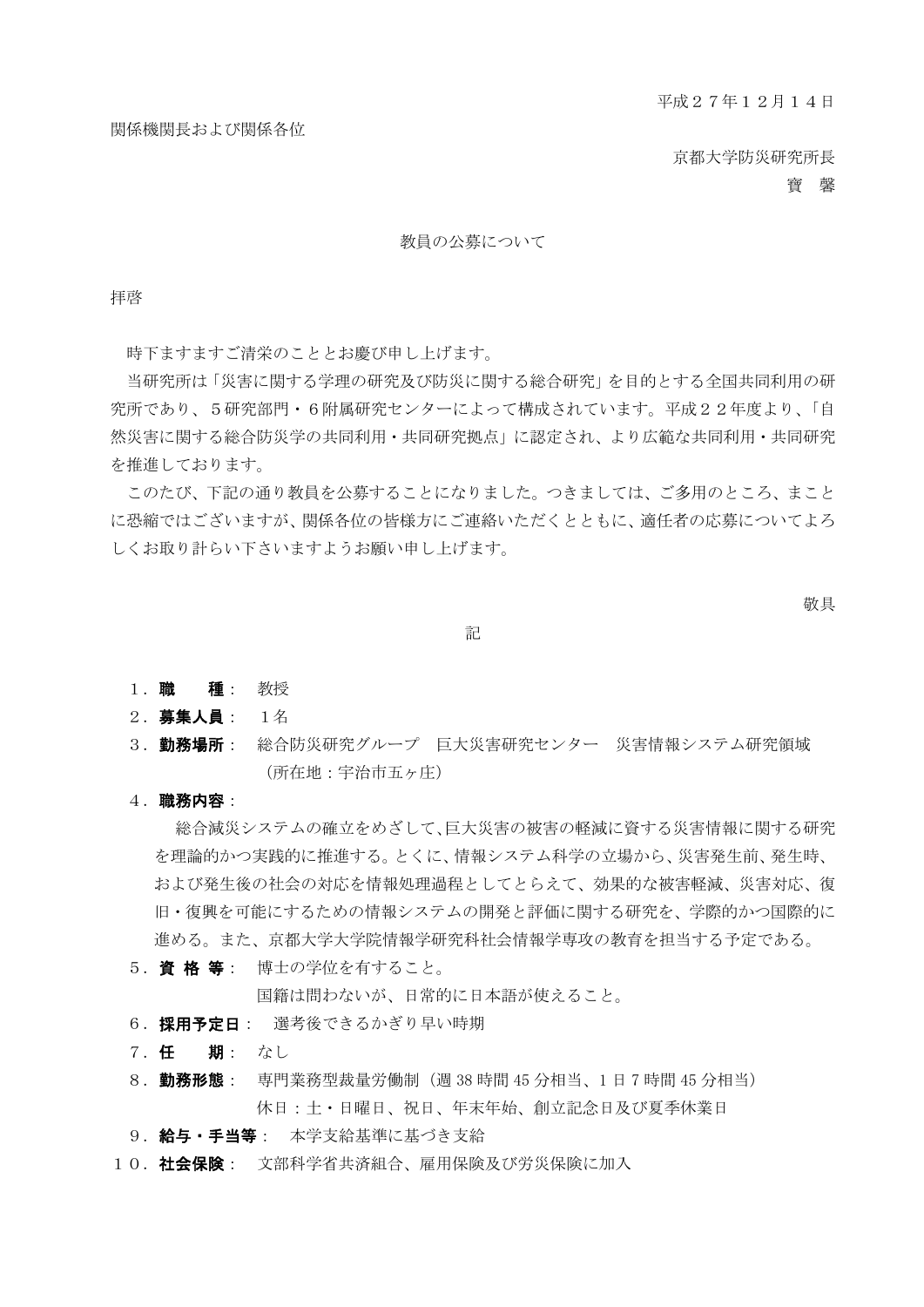- 11. 応募方法: 次の (1)~(6) 各一式
	- (1) 履歴書
	- (2) 研究業績一覧(査読付き論文とその他の論文、著書、解説、報告などに区分けしたもの)
	- (3) 主要論文別刷(コピー可)5編
	- (4) 研究業績の概要(A4用紙2枚以内)
	- (5) 今後の研究計画及び抱負(A4用紙2枚以内、説明図の利用可:これまでの実績を踏まえ てどのような研究を行うか、応募者の考えを示すこと)
	- (6) 推薦書(または、応募者について意見を伺える方2名の氏名と連絡先)
- 12.書類提出先:

〒611-0011 宇治市五ケ庄 京都大学防災研究所担当事務室 気付 巨大災害研究センター 災害情報システム研究領域 教授候補者選考委員会 宛 (封筒の表に「教員応募書類在中」と朱書し、郵送の場合には書留にすること)

- 13. 応募締切: 平成28年2月15日 (月)【必着】
- 14. 選考方法: 書類選考のうえ、必要に応じて面接を行います。面接等の詳細は、別途連絡しま す。
- 15. 問い合わせ先:

〒611-0011 宇治市五ケ庄 京都大学防災研究所担当事務室 気付 巨大災害研究センター 災害情報システム研究領域 教授候補者選考委員会 宛 e-mail:apply\_staff@dpri.kyoto-u.ac.jp (封書あるいは電子メールに限る)

16.そ の 他:

応募書類に含まれる個人情報は、選考および採用以外の目的には使用しません。 なお、京都大学は男女共同参画を推進しています。多数の女性研究者の積極的な応募を期待し ています。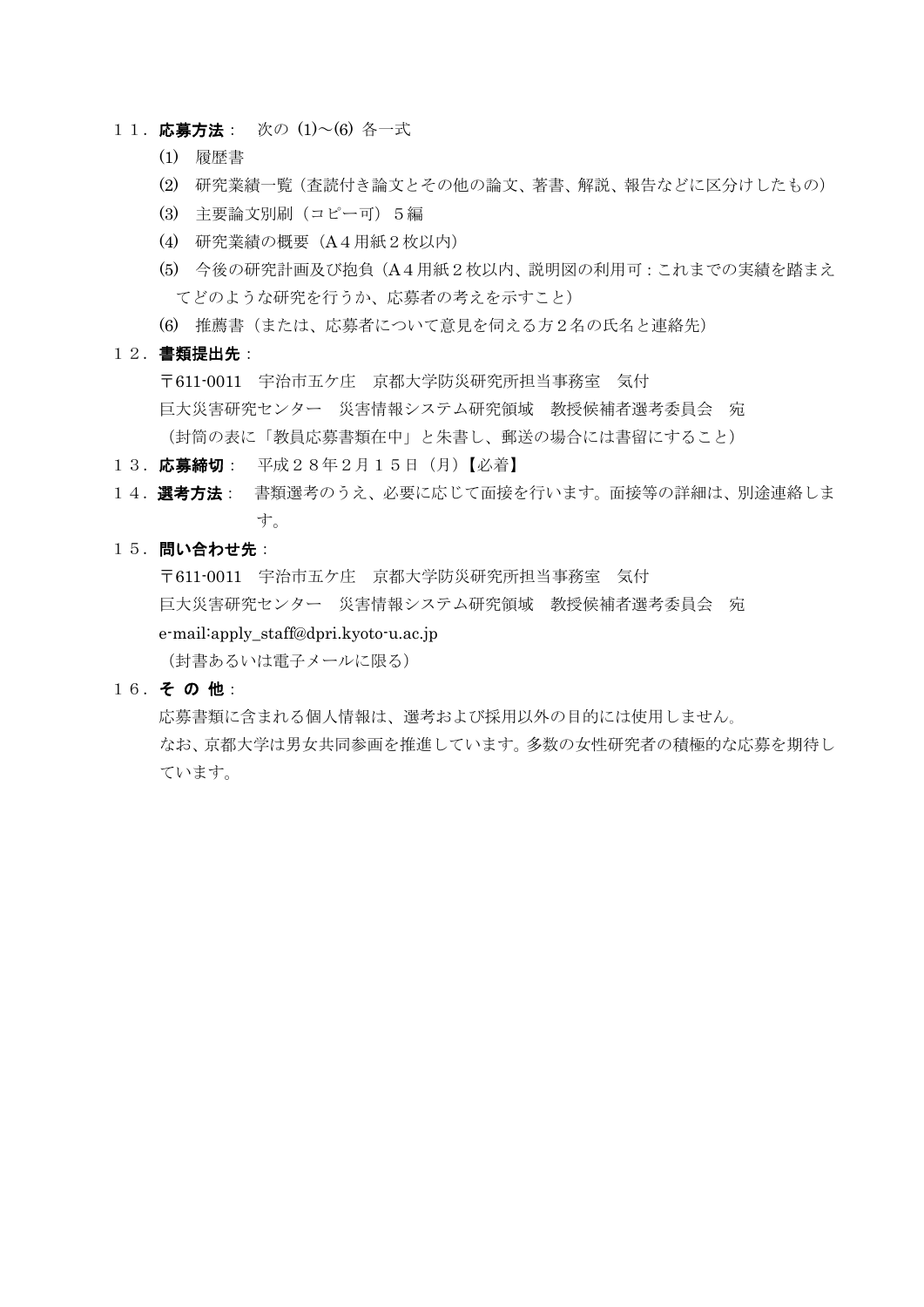#### 1.研究目的及び研究内容の概要

巨大災害研究センターは、巨大災害による被害の軽減に関する研究を、自然科学と社会科学を融合 した視点から進めています。これは、近年の巨大災害が、自然のハザードに起因する直接被害のみな らず、人生や生活の破壊、地域文化に対する打撃、経済被害など、間接被害をも甚大化させている点、 すなわち、巨大災害が人間社会を破壊する点を踏まえたものです。

こうした視点にたって設置された巨大災害研究センターは、巨大災害過程研究領域、災害情報シス テム研究領域、災害リスクマネジメント研究領域、国際情報ネットワーク研究領域(外国人客員)、 歴史災害史料解析研究領域(客員)、地域災害研究領域(客員)、以上6つの研究領域を有し、総合的、 学際的、かつ長期的な視点に立った防災・減災研究を推進しています。

#### 巨大災害過程研究領域

本研究領域の研究テーマは、「総合減災システムの確立と実践的防災学の構築」です。安全・安心 な社会を実現するために、巨大災害による被害を軽減するための研究を、社会科学・自然科学を融合 して行っています。特に、社会科学の立場からは、災害情報、防災教育、災害文化のあり方を提案し、 真に「実践的な」防災学とは何かを探っています。

## 災害情報システム研究領域

社会現象としての災害学理の究明と、効果的な防災の実現を目標としています。とくに、災害発生 前、発生時、および発生後の社会の対応を情報処理過程としてとらえて、効果的な被害軽減、災害対 応、復旧・復興を可能にするための情報システムの開発と評価に関する研究を進めています。

#### 災害リスクマネジメント研究領域

本研究領域は、巨大災害がもたらす被害の軽減を理工学と社会科学が協同して取り組むべき研究課 題としてとらえ、そのための研究をリスクマネジメントの観点から行っています。また、この研究課 題を、都市や地域、国土などの総合的なリスクマネジメントの一環と位置づけ、学際融合的かつ国際 的な研究領域として発展させることを目的として多角的な研究を推進しています。

このほかに、下記の2つの客員部門人客員部門がある。上記の3研究領域でカバーでき ない研究領域を有機的に補完する活動を担っています。

### 歴史災害史料解析研究領域(客員)

地域災害研究領域(客員)

国際情報ネットワーク研究領域(外国人客員)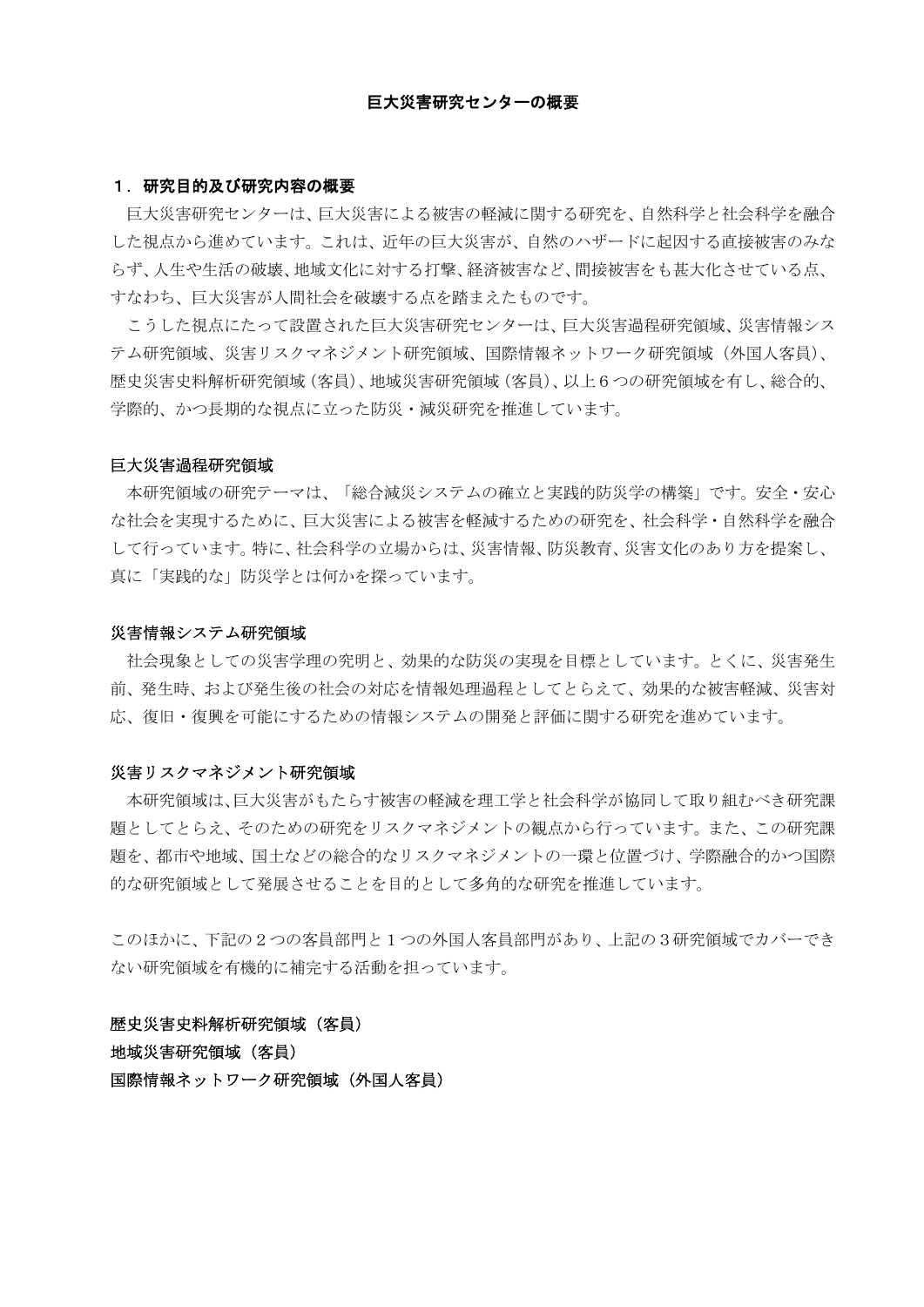## 2. 現在の教員構成

平成27年12月1日現在の教員構成は以下のとおりです。

| 巨大災害過程研究領域:      | 授<br>矢守克也<br>教           |
|------------------|--------------------------|
|                  | 准教授<br>(選考中)             |
|                  | 助<br>教<br>(選考準備中)        |
| 災害情報システム研究領域:    | 教授<br>(今回公募)             |
|                  | 准教授<br>(選考準備中)           |
| 災害リスクマネジメント研究領域: | 教 授 Ana Maria CRUZ       |
|                  | 准教授<br>横松宗太              |
| 情報ネットワーク研究領域:    | (外国人客員准教授)James D. Goltz |
| 歴史災害史料研究領域 :     | (客員教授)矢野桂司               |
|                  | (客員准教授) 八ッ塚一郎            |
| 地域災害研究領域:        | (客員教授)中谷内一也              |
|                  | (客員准教授)西野智研              |

----------------

共同利用・共同研究拠点について

個々の大学の枠を超えて、大型の研究設備や大量の資料・データ等を全国の研究者が利用したり共同 研究を行う「共同利用・共同研究」のシステム、全国共同利用研究所として、防災研究所は共同利用 や共同研究を推進してきましたが、平成20年7月に創設された、文部科学大臣による「共同利用・ 共同研究拠点」の認定制度により、平成22年度からは、新たに「自然災害に関する総合防災学の共 同利用・共同研究拠点」として共同利用・共同研究を推進しています。

なお、京都大学防災研究所の詳細は下記のホームページをご参照下さい。 http://www.dpri.kyoto-u.ac.jp/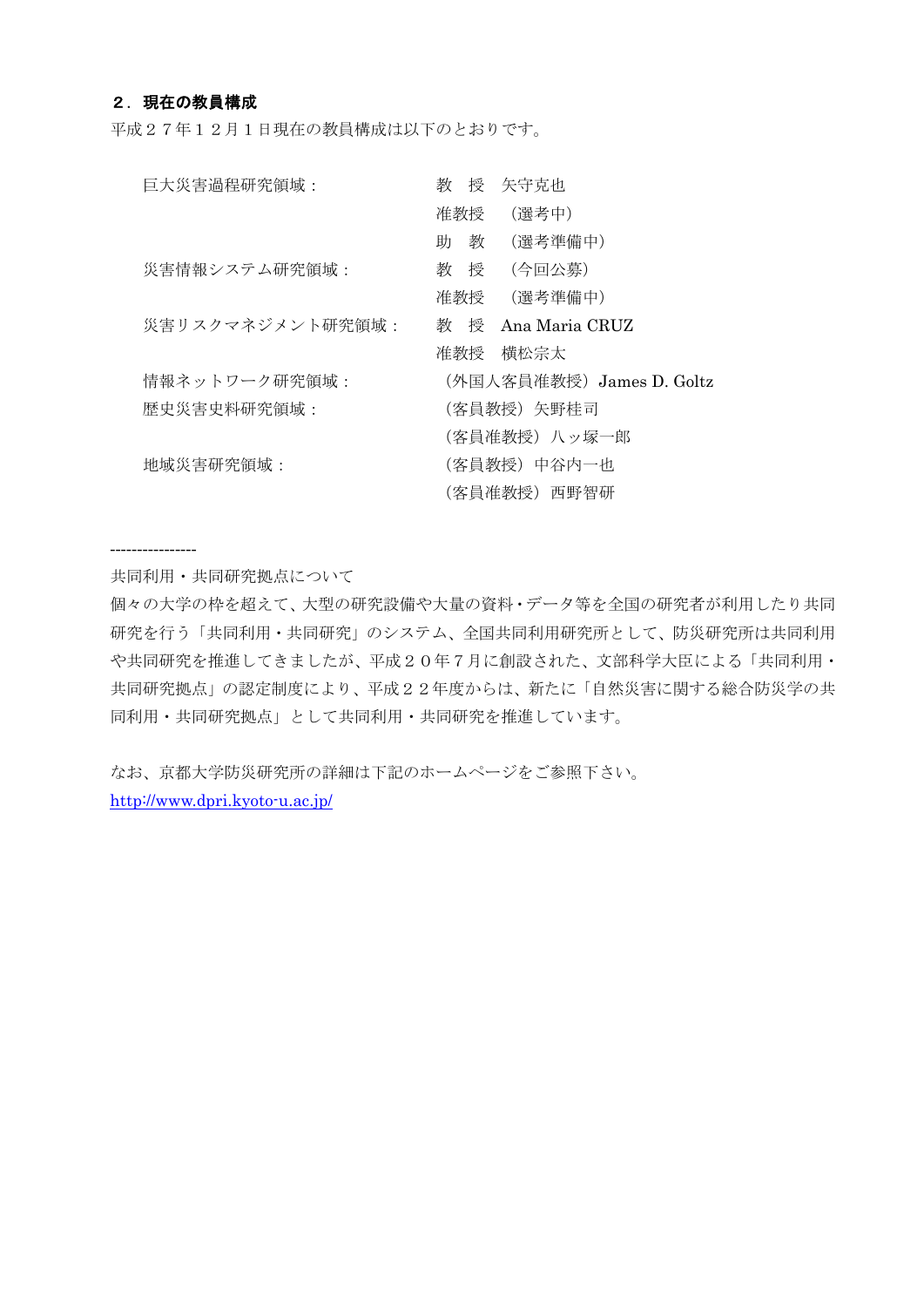# Professor Position in the Disaster Information Systems Laboratory, Disaster Prevention Research Institute, Kyoto University

# December 14th, 2015

The Disaster Prevention Research Institute (DPRI), Kyoto University invites applications for a permanent Professor position.

Location: Disaster Information Systems Laboratory, Disaster Prevention Research Institute, Kyoto University, Gokasho, Uji, Kyoto 611-0011, Japan.

Job description and required qualification: The appointed professor is requested to conduct theoretical and practical research related to risk reduction caused by huge disasters, especially, from a perspective of disaster information systems sciences. He/she is requested to carry out interdisciplinary and international research on development and evaluation of disaster information systems, contributing to effective disaster preparedness, response, and recovery. He/she is also expected to contribute to education in the Department of Social Informatics, Graduate School of Informatics, Kyoto University. The successful applicant is expected to have a Ph.D. or its equivalent and to be proficient in Japanese.

Starting date: As soon as possible after the selection.

Working conditions: Working hours: 38 hours 45 minutes per week under full-time employment in a discretionary working system. Days off: Saturdays, Sundays, public holidays, Year-end and New Year holidays, University Foundation Day, and summer vacation.

Salary and benefits: To be determined in accordance with the existing employment regulations of Kyoto University.

Insurance: (1) Health and Pension Insurance covered by the National Government Employee's Mutual Aid Association. (2) Unemployment Insurance, and (3) Worker's Compensation.

# Applicants should prepare the following material:

- (1) Curriculum vitae
- (2) List of publications (divided clearly into refereed journal papers and others)
- (3) Copies of five relevant papers
- (4) Brief summary of research and related contributions (up to two A4 pages)
- (5) Statement of research plans (up to two A4 pages, including figures)
- (6) Recommendation letters or names and contact information of two references (include